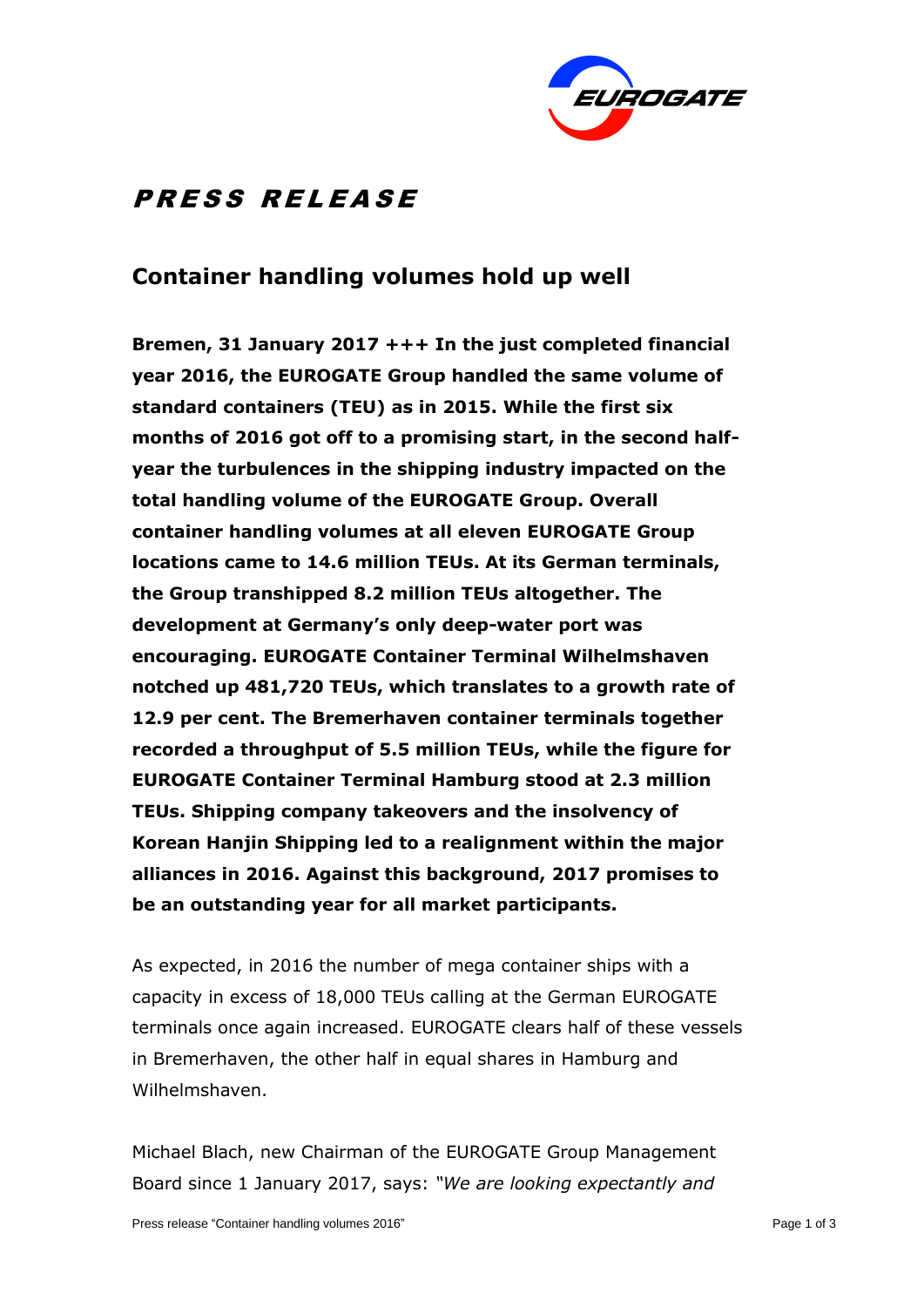

# **PRESS RELEASE**

*confidently ahead to 2017, a year that will bring many changes. The shipping lines have formed new alliances. We view this optimistically. For with its three North German terminals, EUROGATE is excellently positioned to meet the requirements of the major shipping alliances and their mega container ships. This is not only key for the company, but for the entire North German coastal region. Our goal is clear: to successfully position ourselves in this intensely competitive environment!"*

### **Date for the media**

The EUROGATE annual press conference will take place this year in Bremen on Thursday, 6 April 2017.

#### **About EUR**O**GATE:**

EUROGATE is the leading, shipping line independent container terminal operator Group in Europe. Jointly with the Italian terminal operator Contship Italia, the company operates a network of eleven container terminals from the North Sea coast to the Mediterranean area. Commencing 29 January 2017, the EUROGATE Container Terminal Limassol, Cyprus, will be added as the 12<sup>th</sup> location of the network. In addition to container handling services at seaports, EUROGATE offers intermodal transport and cargomodal services. EUROGATE was founded in 1999, and handled 14.6 million TEUs Europe-wide in 2016. For more information visit www.eurogate.eu.

#### **Contact:**

Corinna Romke Director Corporate Communications Phone: +49 421 1425-3803 Fax: +49 421 1425-4984 E-mail: corinna.romke@eurogate.eu

EUROGATE GmbH & Co. KGaA, KG Präsident-Kennedy-Platz 1A 28203 Bremen, Germany